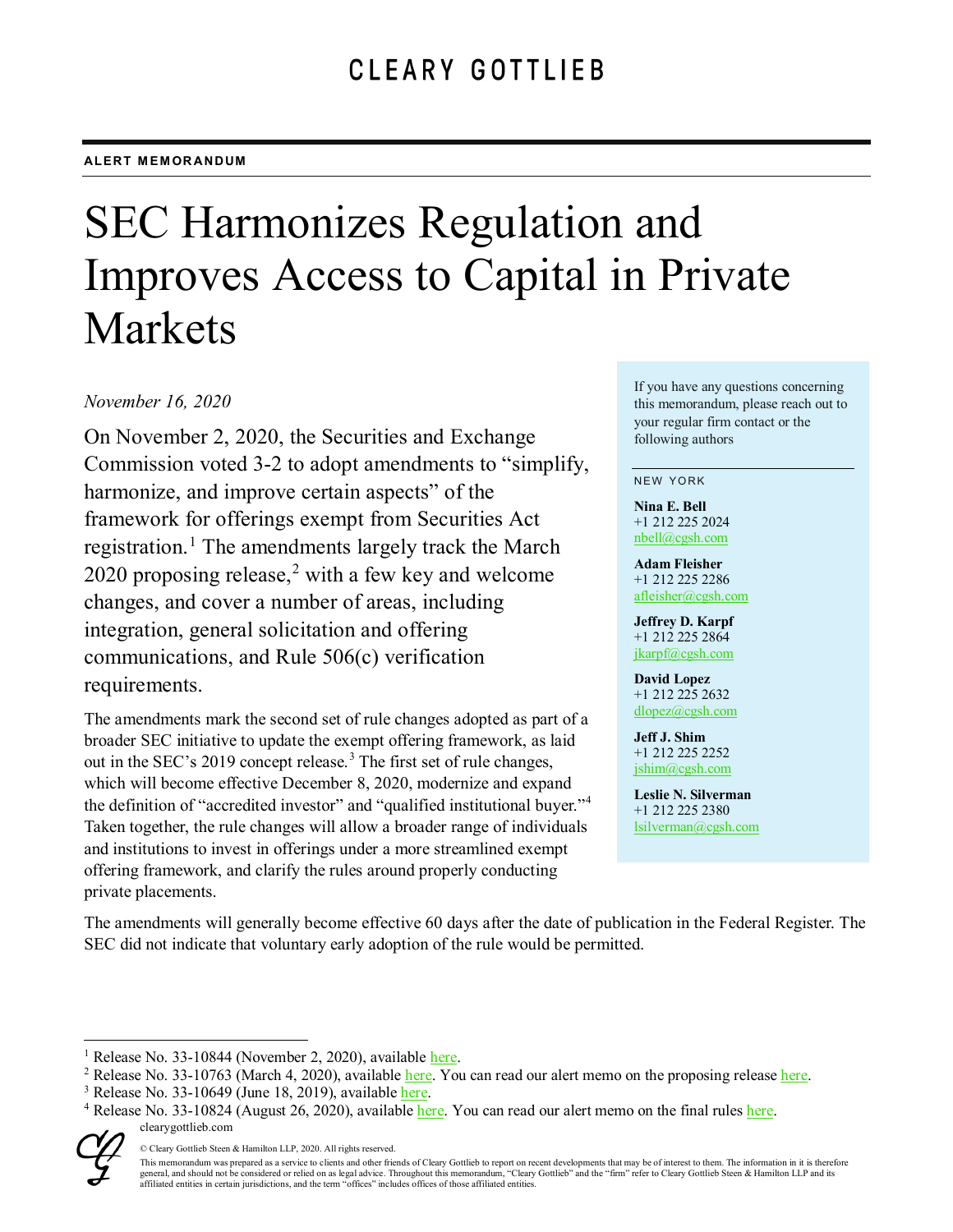We discuss below selected key aspects of the amendments, including certain changes from the proposed rules. We have also attached as Annex A an overview of the amended exempt offering framework that was included in the adopting release.

## **I. Integration**

## **Background**

The SEC first articulated the concept of integration in 1933 and subsequently developed various approaches for determining when multiple offerings should be treated as a single offering, including the well-known five-factor test in Regulation  $D<sub>1</sub>$ <sup>[5](#page-1-0)</sup> the 2007 guidance for analyzing the integration of simultaneous registered and private offerings $<sup>6</sup>$  $<sup>6</sup>$  $<sup>6</sup>$  and the integration framework</sup> for concurrent exempt offerings developed as part of promulgating Regulation A and Crowdfunding rules in 2015 and Rules 14[7](#page-1-2) and 147A in 2016.<sup>7</sup>

The amendments build on and simplify these concepts by establishing a general principle of integration for all securities offerings that looks to facts and circumstances, supplemented by four non-exclusive safe harbors to address specific situations.<sup>[8](#page-1-3)</sup>

## **General Principle (New Rule 152(a))**

Under new Rule 152(a), for all offerings not covered by a safe harbor in new Rule 152(b), offers and sales

<span id="page-1-2"></span><sup>7</sup> The framework focuses on facts and circumstances, including each offering complying with the requirements of are *not* integrated if, based on the facts and circumstances, the issuer can establish that each offering either complies with the registration requirements of the Securities Act or that an exemption from registration is available for the particular offering. Although the amendments involved some modifications from the proposed rules, these were generally straightforward clarifying changes made in response to comments received.

— *If General Solicitation is NOT Permitted (New Rule 152(a)(1)):* The issuer must have a reasonable belief, based on the facts and circumstances, with respect to each purchaser in the exempt offering prohibiting general solicitation, that the issuer (or any person acting on the issuer's behalf) either:

(i) did not solicit the purchaser through the use of general solicitation; or

(ii) established a substantive relationship with the purchaser prior to the commencement of the exempt offering prohibiting general solicitation.

— *If General Solicitation IS Permitted (New Rule 152(a)(2)):* For two or more concurrent exempt offerings permitting general solicitation, in addition to satisfying the requirements of the particular exemption relied on, general solicitation

<span id="page-1-3"></span><span id="page-1-1"></span><span id="page-1-0"></span> $<sup>5</sup>$  The five factors are whether: (i) the different offerings are</sup> part of a single plan of financing; (ii) the offerings involve issuance of the same class of security; (iii) the offerings are made at or about the same time; (iv) the same type of consideration is to be received; and (v) the offerings are made for the same general purpose. Note to Rule 502(a). <sup>6</sup> The guidance provided that the filing of a registration statement should not be considered general solicitation that undermines the availability of the Section  $4(a)(2)$  exemption for a concurrent private placement if the private placement investors were not solicited by the registration statement. A prospective investor could become interested in the concurrent private placement through a "pre-existing, substantive relationship" with the issuer, or direct contact by the issuer or its agents outside the public offering effort. SEC Release No. 33-8828 (August 3, 2007), at Section II.C.1, available [here.](https://www.sec.gov/rules/proposed/2007/33-8828.pdf)

the relevant exemption. SEC Release No. 33-9741 (March 25, 2015), at Section II.B.5, available [here;](https://www.sec.gov/rules/final/2015/33-9741.pdf) SEC Release No. 33-9974 (October 30, 2015), at Section II.A.1.c, available [here;](https://www.sec.gov/rules/final/2015/33-9974.pdf) and SEC Release No. 33-10238 (October 26, 2016), at Section II.B.5, available [here.](https://www.sec.gov/rules/final/2016/33-10238.pdf)

<sup>8</sup> To implement the changes described in Section I of this alert memo, conforming amendments will be made to various rules under the Securities Act. Existing Rule 152, which provides the definition of "transactions by an issuer not involving any public offering" in Section 4(a)(2), will be entirely replaced and superseded by new Rule 152. Rule 155, which concerns the integration of abandoned offerings, will be superseded by new Rule 152 and will accordingly be removed and reserved. Rule 502(a), Rule 251(c), Rule  $147(g)$  and Rule  $147A(g)$  will be amended to provide a cross-reference to new Rule 152 to determine whether offers and sales should be integrated.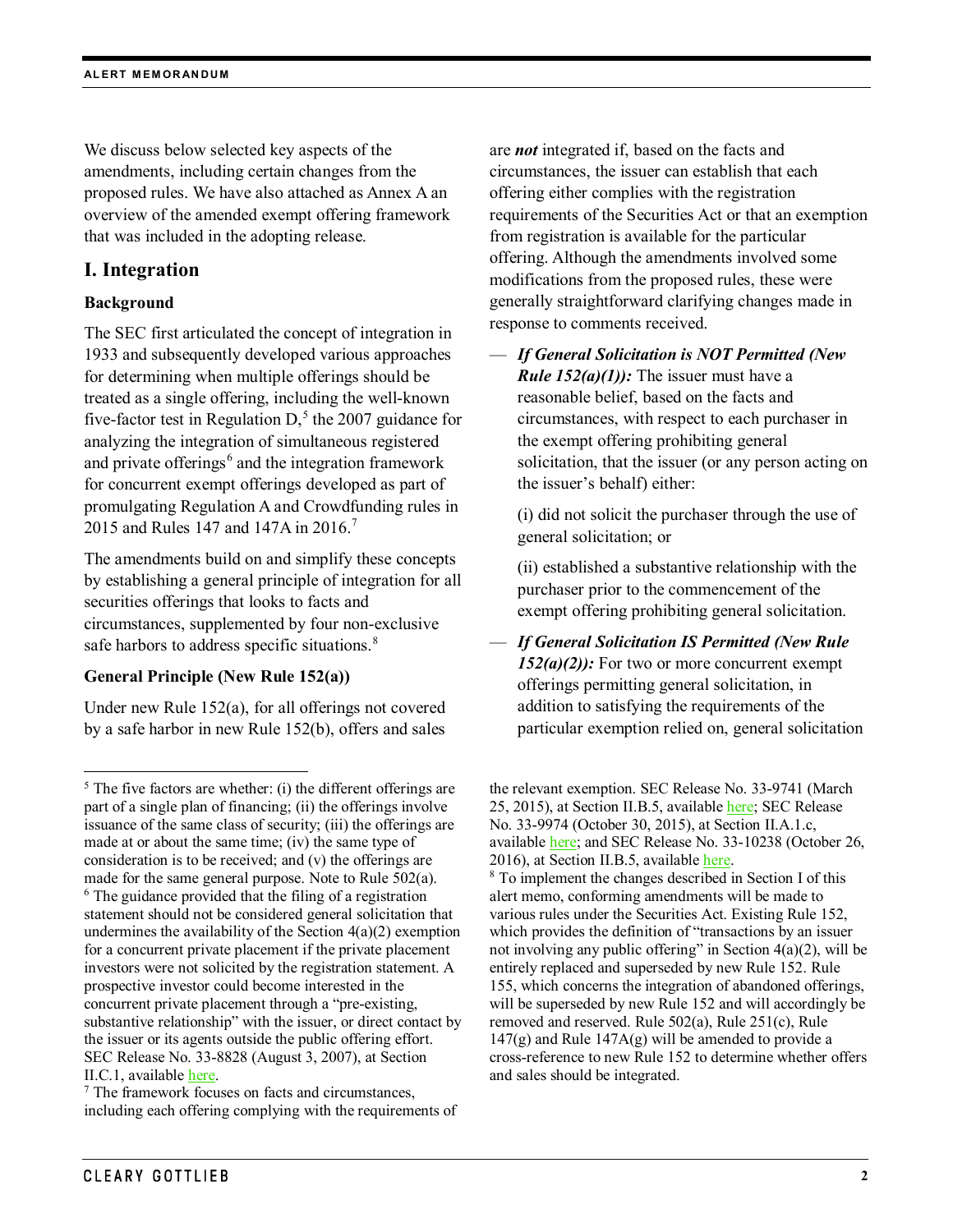offering materials for one offering that includes information about the material terms of a concurrent offering under another exemption may constitute an offer of securities in that other offering.[9](#page-2-0) In that case, the offer made in one offering must comply with all the requirements for the other offering, including any legend requirements and communications restrictions.

## **Application**

The general principle applies where an issuer is, for example, conducting an IPO alongside a Rule 506(b) offering, or a Rule 506(c) offering followed by a Rule 506(b) offering within 30 days. The offerings would not be integrated if the investors in the Rule 506(b) offering were not solicited through the registration statement or general solicitation from the Rule 506(c) offering, or if the investors had a pre-existing, substantive relationship with the issuer (or person acting on the issuer's behalf) before the commencement of the Rule 506(b) offering that was established otherwise than through the offering permitting general solicitation. Offerings separated by more than 30 days are discussed below under "Safe Harbor 1."

— *Pre-Existing, Substantive Relationship.* The amendments allow a purchaser with which the issuer or person acting on its behalf has a substantive relationship that pre-exists an offering in reliance on an exemption prohibiting general solicitation to participate in that offering, notwithstanding the issuer also conducting a recent (within 30 days) or concurrent registered offering or exempt offering permitting general solicitation, as long as that relationship was not established through that recent or concurrent offering. Investors with which the issuer has such a preexisting substantive relationship may include the issuer's existing or prior investors, investors in prior deals of the issuer's management, friends or family of the issuer's control persons or customers

with which a registered broker-dealer or investment adviser had established such a substantive relationship.

The adopting release reiterates that:

- A "pre-existing" relationship is one that an issuer or, alternatively, another person – e.g., a registered broker-dealer or an investment adviser – has formed with an offeree before the commencement of the offering.
- A "substantive" relationship is one in which the issuer (or a person acting on its behalf, such as a registered broker-dealer or investment adviser) has sufficient information to evaluate, and does, in fact, evaluate, an offeree's financial circumstances and sophistication, in determining his, her or its status as an eligible investor.
- Self-certification alone (by checking a box) without any other knowledge of a person's financial circumstances or sophistication is not sufficient to form a "substantive" relationship for these purposes.
- Persons acting for an issuer other than registered broker-dealers and investment advisers may form a pre-existing, substantive relationship with an offeree. SEC staff interpretations on whether a "pre-existing, substantive relationship" exists have generally turned on procedures established by brokerdealers in connection with their customers. This is because traditional broker-dealer relationships require that a broker-dealer deal fairly with, and make suitable recommendations to, customers, which implies that a substantive relationship exists between the two. The existence of a sufficient relationship to avoid general solicitation, however, always depends on the particular facts and circumstances, and it is therefore possible that a third party other than a broker-

<span id="page-2-0"></span><sup>&</sup>lt;sup>9</sup> As noted in the adopting release, this also means that if a permissible general solicitation for one offering describes the material terms of a concurrent or subsequent offering for

which general solicitation is not allowed, the solicitation may violate the prohibition on general solicitation in the concurrent or subsequent offering.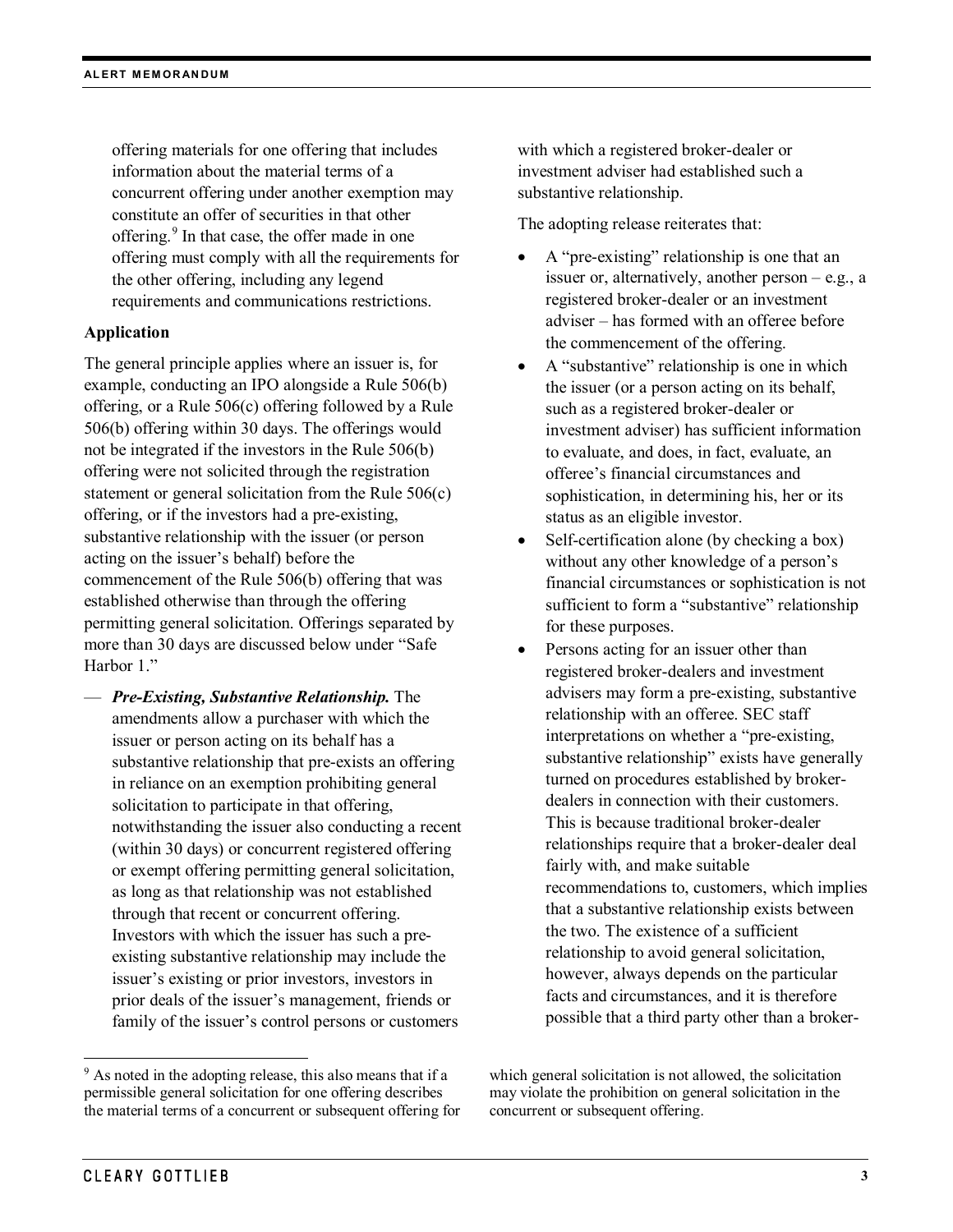dealer or investment adviser could establish such a relationship.

Issuers may develop pre-existing, substantive relationships with offerees. However, in the absence of a prior business relationship or a recognized legal duty to offerees, it is likely more difficult for an issuer to establish a preexisting, substantive relationship, especially when contemplating or engaged in an offering over the internet (or other means of unrestricted communication). Issuers would have to consider not only whether they have sufficient information about particular offerees, but also whether they in fact use that information appropriately to evaluate the financial circumstances and sophistication of the offerees before commencing the offering.

Notwithstanding the SEC's failure to address the treatment of inadvertent publicity during the pendency of an offering that does not permit general solicitation (so-called "foot faults"), we believe the principle embodied in Rule 152(a) supports the conclusion that it should be permissible to make sales to investors with which an issuer had a substantive relationship before the commencement of such an offering regardless of any inadvertent publicity.<sup>[10](#page-3-0)</sup>

— *Other Approaches to Overcome General Solicitation.* The SEC reiterated that a preexisting, substantive relationship is *not* the exclusive means of demonstrating the absence of a general solicitation. For example, an issuer could sell exclusively to investors whom the issuer or its agents contact outside the issuer's public offering or other general solicitation activity.<sup>[11](#page-3-1)</sup>

- *Anti-Evasion Provision.* The provisions of new Rule 152 will not have the effect of avoiding integration for any transaction or series of transactions that, although in technical compliance with the rule, are part of a plan or scheme to evade the registration requirements of the Securities Act. The proposed rules had only included this antievasion provision with respect to the safe harbors in Rule 152(b), but in response to comments, the SEC moved this language to the introductory paragraph of Rule 152 for clarity. In response to commenter concerns, the SEC also noted that an issuer may not engage in an offering that permits general solicitation for the purpose of identifying investors for a then-contemplated subsequent offering prohibiting general solicitation. Doing so would violate the anti-evasion provision.
	- For concurrent offerings or other offerings separated by 30 days or less, which are therefore unable to rely on the 30-day safe harbor discussed below, if an offering pursuant to an exemption that does not permit general solicitation is being conducted concurrently with or after an offering that does permit general solicitation, an issuer must limit offerees in the offering not permitting general solicitation to those with which they had a substantive relationship pre-existing the commencement of that offering and requires that the relationship not have been established through the recent or concurrent offering permitting general solicitation.

## **Safe Harbors (New Rule 152(b))**

*Safe Harbor 1 (New Rule 152(b)(1)):* Consistent with the proposed rules, new Rule  $152(b)(1)$  provides that

<span id="page-3-0"></span><sup>&</sup>lt;sup>10</sup> In this regard, we believe inadvertent publicity should not be disqualifying and should be distinguishable from the intentional publicity found by the SEC to violate Section 5 of the Securities Act in KCD. See *In the Matter of the Application of KCD Financial Inc.* SEC Release No. 80340 (March 29, 2017).

<span id="page-3-1"></span> $11$  Although the SEC did not repeat its guidance from the proposing release, a communication is more likely to be part of a general solicitation as more persons without financial

experience, sophistication or any prior personal or business relationship with are contacted through impersonal, nonselective means of communication. Likewise, issuers that contact one or more experienced, sophisticated members of a group of angel investors through a referral from another member of such group may be able to establish a reasonable belief that other offerees in the network have the necessary financial experience and sophistication.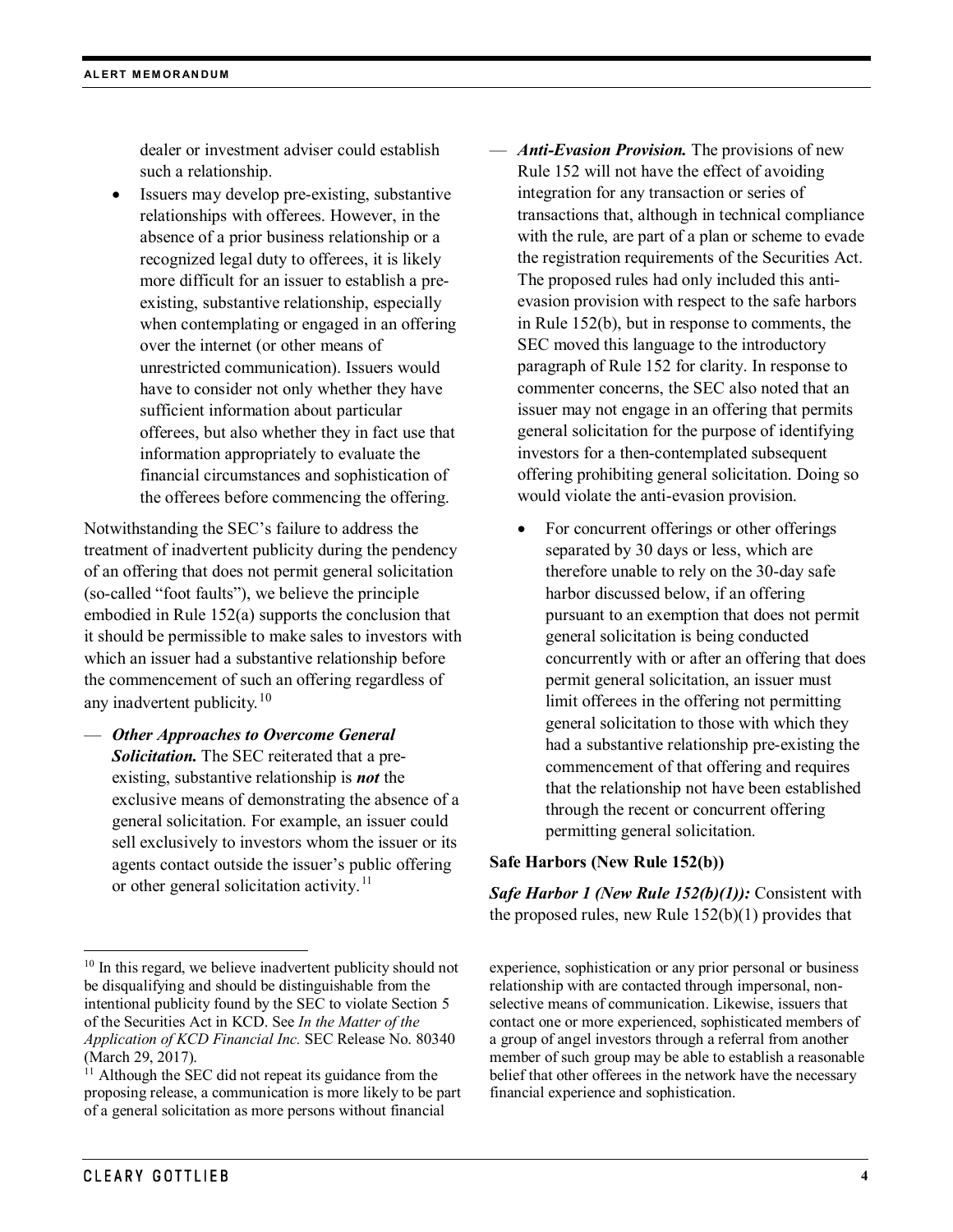any offering made more than 30 calendar days before the commencement of any other offering, or more than 30 calendar days after the termination or completion of any other offering, will not be integrated with the other offering.

- *Elimination of Six-Month Rule.* In light of changes to markets, technology and the securities laws over time, the six-month period in certain existing integration safe harbors will be eliminated in favor of a 30-day rule that applies to all offerings. Although some commenters voiced their concern that the 30-day time period is too short, with several suggesting that a 90-day period would be more appropriate, the SEC ultimately concluded that 30 days provides a sufficient length of time to impede what integration seeks to prevent: improperly avoiding registration by artificially dividing a single offering into multiple offerings.
- *Covers both Registered and Unregistered Offerings.* The new safe harbor will apply both to offerings for which a registration statement has been filed and to exempt offerings.
- *Exempt Offerings Not Permitting General Solicitation.* For an exempt offering for which general solicitation is not permitted that follows by more than 30 calendar days an offering that allows general solicitation, the general principle of new Rule 152(a)(1) will apply. The proposed rule had included similar but not identical language to new Rule  $152(a)(1)$ , and in response to comments about these inconsistencies, the amendments just refer to Rule  $152(a)(1)$ . The issuer therefore must have a reasonable belief, based on the facts and circumstances, that each purchaser in the exempt offering prohibiting general solicitation was not solicited through general solicitation by the issuer or someone acting on the issuer's behalf, or that the issuer or that person established a substantive relationship with the purchaser prior to the

commencement of the exempt offering prohibiting general solicitation.

- The SEC stressed that this safe harbor may not be used to circumvent the prohibition on general solicitation. Like any anti-evasion principle, the test here is whether the offering that permits general solicitation is being conducted in good faith – *i.e.*, is a *bona fide* offering – and not for the purpose of finding prospective investors for a then-contemplated, subsequent offering that does not permit general solicitation. With that exception, we believe it is clear that the new rules are not intended to preclude the participation of purchasers originally contacted through general solicitation activities that occurred more than 30 days before an offering not permitting general solicitation, as long as the issuer (or a person acting on its behalf) established a substantive relationship with any such purchaser prior to the commencement of the exempt offering not permitting general solicitation.<sup>[12](#page-4-0)</sup> This contrasts with the situation discussed above, where if the safe harbor is not available, such relationship must be established otherwise than through recent general solicitation activities.
- *Cap on Non-AIs.* As proposed, to prevent serial Rule 506(b) offerings to up to 35 non-accredited purchasers (non-AIs) each month, the number of non-AI purchasers permitted in all Rule 506(b) offerings within a 90-day period will be capped at 35.

*Safe Harbor 2 (New Rule 152(b)(2)):* Offers and sales made in compliance with Rule 701, pursuant to an employee benefit plan, or in compliance with Regulation S will not be integrated with other offerings. This safe harbor codifies the long-standing position of the SEC that offshore transactions made in compliance with Regulation S will not be integrated

<span id="page-4-0"></span> $12$  As the SEC said in note 75 to the adopting release, an issuer "may not conduct a Rule 506(c) general solicitation in order to identify potential investors for the Rule 506(b)

offering. In that instance, such Rule 506(b) offering may be deemed to be commenced at the time of such solicitation under new Rule 152(c)."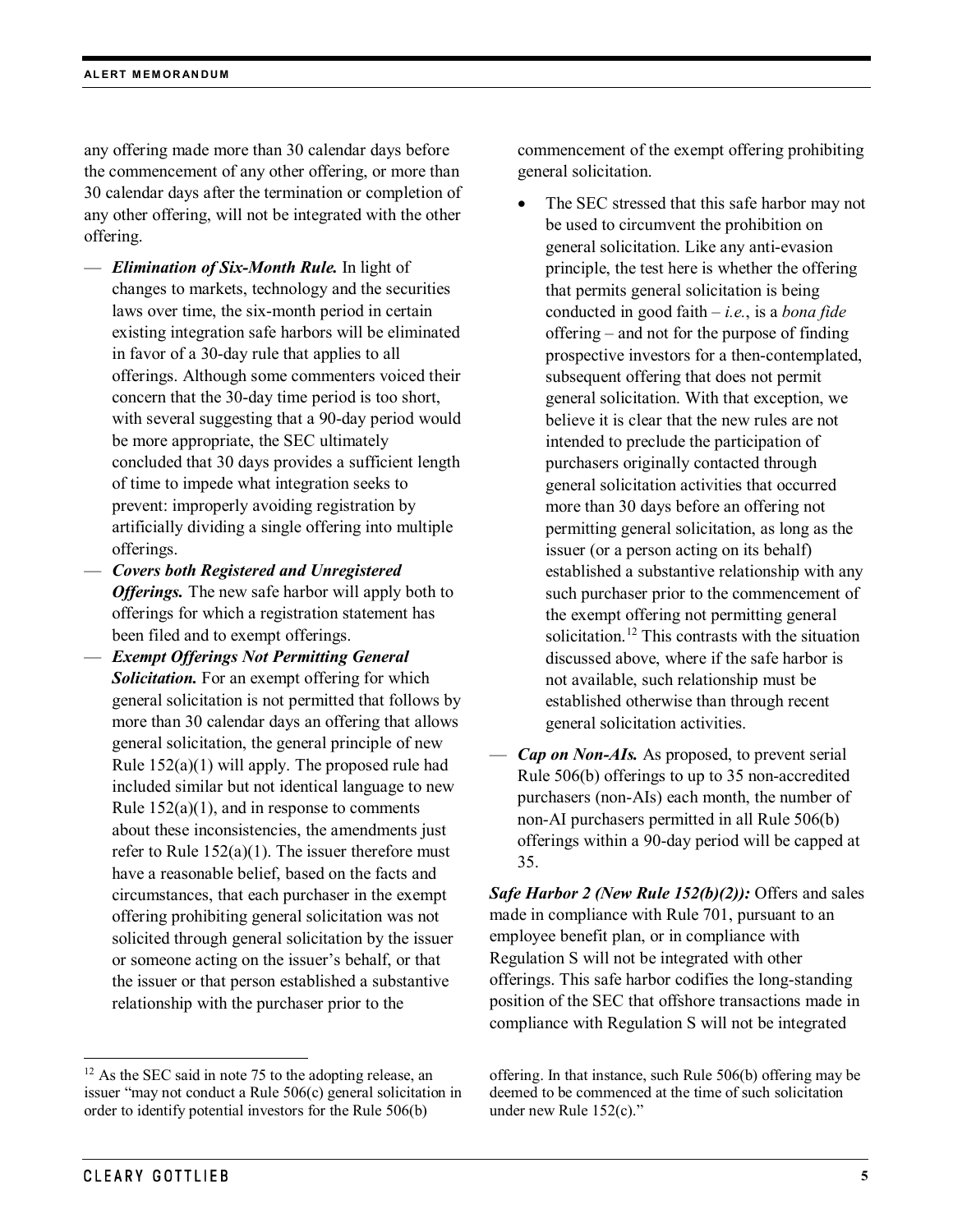with registered domestic offerings or domestic offerings that satisfy the requirements for an exemption from registration under the Securities Act.

- *Proposed Changes to Regulation S Not Adopted.*  The proposing release would have made certain restrictive amendments to Regulation S. Our view, as discussed in our prior alert memo, was that the proposed amendments were both unnecessary and inconsistent with prior SEC guidance on Regulation S. After considering the comments received, including those in the comment letter from the Securities Industry and Financial Markets Association (SIFMA),  $^{13}$  $^{13}$  $^{13}$  which we assisted in preparing and which was cited several times in this section of the adopting release, the SEC decided not to adopt these proposed amendments.
- *Caution Still Warranted.* Offering participants still must consider whether general solicitations for exempt offerings in the United States could be considered directed selling efforts precluding reliance on Regulation S for a concurrent offering. As stated in the adopting release, compliance with the terms of both Regulation S and another applicable exemption, such as Rule 506(c), will depend on the facts and circumstances of a particular situation. For example, the SEC noted that the use of the same website to solicit U.S. investors under Rule 506(c) and investors under Regulation S could raise concerns about the issuer's compliance with the prohibition on directed selling efforts in Regulation S, because the offering material on the website could be deemed to have the effect of conditioning the market in the United States. In this situation, the issuer should take steps to distinguish the domestic and Regulation S offering materials, consistent with prior SEC discussion.<sup>[14](#page-5-0)</sup>

<span id="page-5-0"></span><sup>13</sup> SIFMA Comment Letter on Proposed Rule on Facilitating Capital Formation and Expanding Investment Opportunities by Improving Access to Capital in Private Markets (June 1, 2020), available [here.](https://www.sec.gov/comments/s7-05-20/s70520-7258470-217639.pdf)

*Safe Harbor 3 (New Rule 152(b)(3)):* An offering for which a Securities Act registration statement has been filed will not be integrated if made subsequent to:

- *Completed Offerings without General Solicitation.* A terminated or completed offering for which general solicitation is not permitted.
- *Completed Offerings to QIBs and IAIs with General Solicitation.* A terminated or completed offering for which general solicitation is permitted and made only to QIBs and IAIs.
- *Completed Offering with General Solicitation Completed more than 30 Days in Advance*. An offering for which general solicitation is permitted that was terminated or completed more than 30 calendar days prior to the commencement of the registered offering.

The adopting release reiterates that capital raising around the time of a public offering, particularly an IPO, can be critical to ensuring the issuer has sufficient funds to continue operating while the public offering process is ongoing. This safe harbor was adopted as proposed.

*Safe Harbor 4 (New Rule 152(b)(4)):* Offers and sales made in reliance on an exemption for which general solicitation is permitted will not be integrated if made subsequent to any terminated or completed offering. The adopting release reiterates that offers and sales preceding exempt offerings that allow general solicitation generally are not the type of transaction that conditions the market for the subsequent offering. This safe harbor was adopted as proposed.

## **Commencement, Termination and Completion of Offerings (New Rules 152(c) and 152(d))**

The proposed rules had contemplated providing fixed definitions for when an offering is terminated or completed for the purposes of applying the general integration principle and safe harbors discussed above. However, in response to commenter feedback

<sup>&</sup>lt;sup>14</sup> Statement of the Commission Regarding Use of Internet Web Sites to Offer Securities, Solicit Securities Transactions, or Advertise Investment Services Offshore, Release No. 33-7516 (March 23, 1998), available [here.](https://www.sec.gov/rules/interp/33-7516.htm)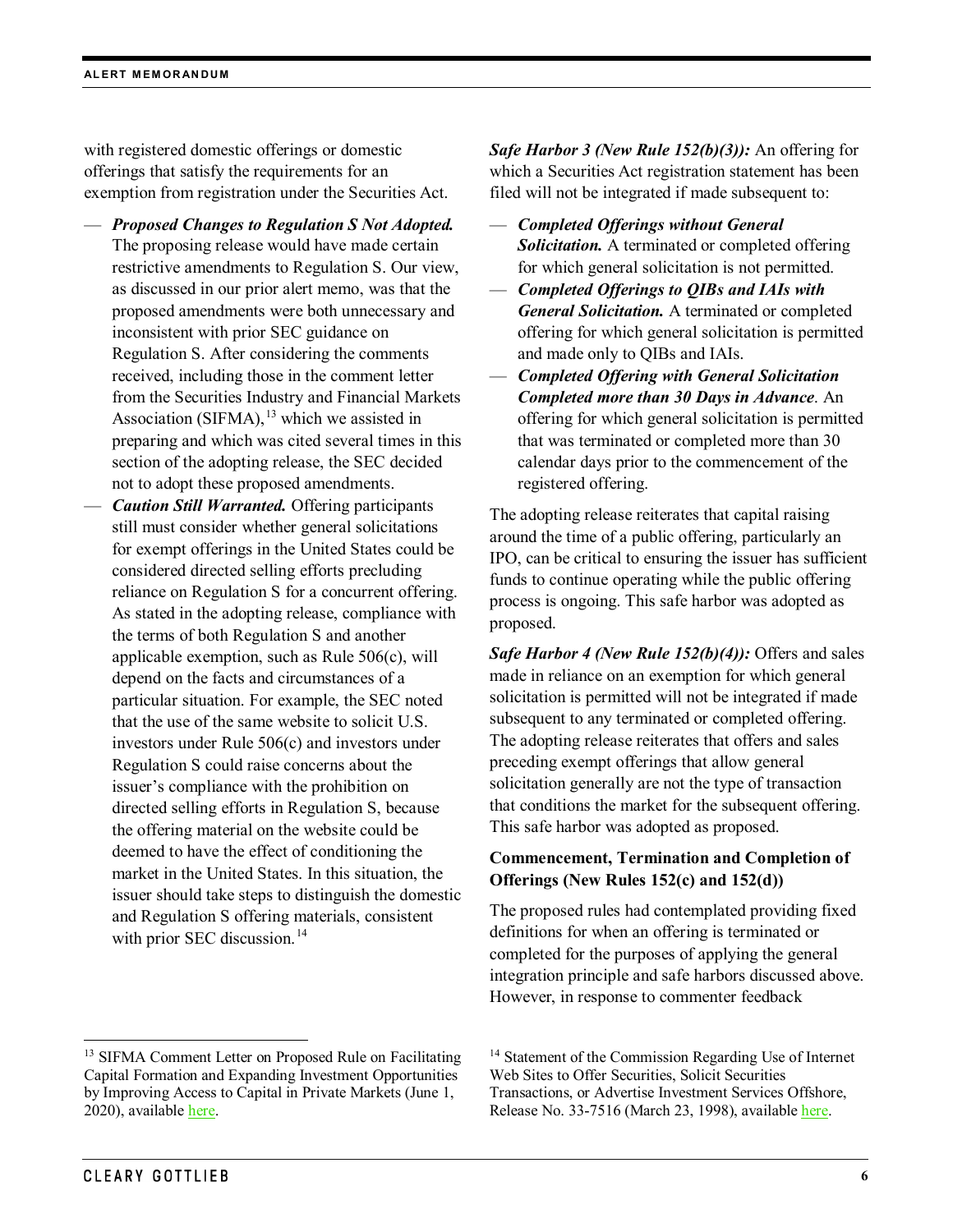requesting guidance on when an offering is commenced and concern that a fixed definition may not capture all circumstances, the amendments substantially modified the proposed rules and added new Rules 152(c) and (d), providing a non-exclusive list of factors to consider in determining when an offering of securities is commenced and terminated or completed, respectively. The SEC stated that it believes this will provide more flexibility in applying the new rules to particular scenarios and should make the overall framework more workable.

New Rule 152(c) provides that an offering of securities will be deemed commenced at the time of the first offer of securities in the offering by an issuer or its agents, and new Rule 152(d) provides that an offering will be deemed terminated or completed when an issuer or its agents cease efforts to make further offers to sell the issuer's securities in the offering. Each rule then includes a non-exclusive list of factors to consider.

- *Treatment of Exempt Offerings Generally.* In the case of offerings under Section 4(a)(2) or Regulation D, an offering is commenced on the date the issuer first made an offer in reliance on either of these exemptions and terminated either when (i) the issuer enters into a binding commitment to sell all securities to be sold under the offering or (ii) the issuer or its agents cease efforts to make further offers to sell the issuer's securities in the offering. The adopting release further clarifies that an issuer has the flexibility to terminate an offering of securities in reliance on one exemption and simultaneously commence an offering of the same securities in reliance on another exemption, so long as the issuer has ceased efforts to make further offers to sell the issuer's securities under the exemption relied on for the terminated offering.
	- The adopting release notes that private communications between an issuer (or its agents) and prospective investors in an exempt offering in which general solicitation is prohibited, such as under Rule 506(b) or Section 4(a)(2), may be considered a

commencement of an offering if such private communication involves an offer of securities. This is in contrast to the treatment of testingthe-water communications under Rule 163B for registered offerings (discussed below).

- *Treatment of Registered Offerings.* The proposed rules had contemplated that a registered offering would not be terminated or completed until the applicable registration statement was withdrawn, abandoned or expired, or until the issuer indicated that the offering is terminated or completed and deregistered any unsold securities registered under the registration statement. In response to comments – including a concern that if a registered offering off a shelf registration statement were deemed commenced when the shelf was filed, the 30-day safe harbor would be essentially unavailable for the life of the shelf – the SEC sensibly took a more nuanced approach in the final amendments. A note to new Rule 152(c), also not contemplated in the proposing release, further provides a welcome confirmation of the treatment of Rule 163B activities.
	- **Treatment of Continuous Offerings** 
		- *Commencement of Continuous Offerings.* Under new Rule 152(c), a continuous offering that promptly commences on the date of initial effectiveness will likely be deemed to commence on the date the issuer first filed its registration statement for the offering with the SEC.
		- *Termination of Continuous Offerings*. Under new Rule 152(d), completion or termination of a continuous offering that promptly commences on the date of initial effectiveness could be evidenced by the filing of a prospectus supplement or amendment indicating that the offering has been terminated or completed, or other factors that indicate that an issuer has abandoned or ceased its public selling efforts in furtherance of the offering, such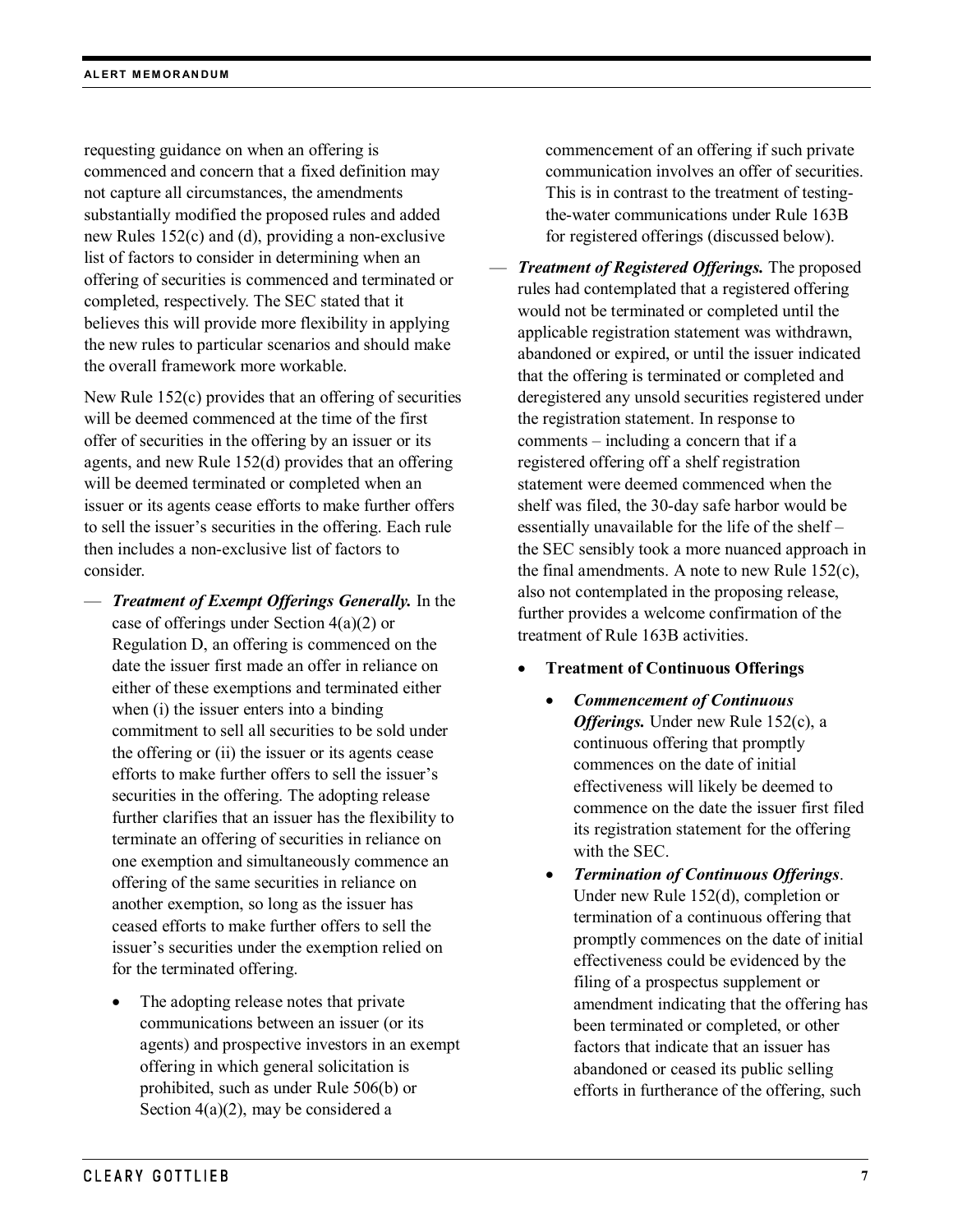as a Form 8-K or widely disseminated public disclosure informing the market of the offering's completion or termination. Completion or termination of the offering may also occur as a result of an offering terminating by its terms or the withdrawal, abandonment or expiration (after the third anniversary of the initial effective date) of the registration statement.

- **Treatment of Shelf Offerings**
	- *Commencement of Delayed (Shelf) Offerings.* Under new Rule 152(c), a delayed shelf offering would likely be deemed to commence when the issuer or its agents commence public efforts to offer and sell the securities. Commencement of delayed offerings could be evidenced by the earlier of the filing of a prospectus supplement describing the offering or the issuance of a widely disseminated public disclosure confirming the commencement of the offering.
	- *Termination of Delayed (Shelf) Offerings.* Under new Rule 152(d), completion or termination of a particular delayed shelf offering may be evidenced by the same factors as those for continuous offerings. However, in response to the commenter concerns noted above, the adopting release confirms that a particular delayed offering may be deemed terminated or completed even though the issuer's shelf registration statement may still have unused capacity or securities available to offer and sell in a later delayed registered offering. Since particular delayed offerings may now be deemed terminated or completed for the purposes of new Rule 152, this change will allow shelf registration statements to rely on the 30-day safe harbor of new Rule  $152(b)(1)$ .
- **Testing-the-Waters ("TTW") under Rule 163B.** Due to their non-public nature, TTW

communications under Rule 163B will not be considered the commencement of a registered public offering for purposes of new Rule 152.

# **II. General Solicitation and Offering Communication**

## **TTW for Exempt Offerings**

The amendments expand TTW to exempt offerings by adding a new Rule 241, which was adopted substantially as proposed. The new rule allows an issuer to solicit indications of interest in a contemplated exempt offering orally or in writing prior to determining which exemption it would rely on to conduct the offering.

- *No Exemption Chosen Yet.* The SEC adopted as proposed the condition that the rule cannot be used if the issuer has already decided on an applicable exemption.
- *Legend.* A legend is required to be provided, indicating that: (1) the issuer is considering an exempt offering, but has not determined a specific exemption on which to rely; (2) no money or other consideration is being solicited or will be accepted; (3) no sales will be made or commitments to purchase accepted until the issuer determines the exemption and any required filing, disclosure or qualification requirements are met; and (4) any indication of interest is non-binding. These solicitations will be deemed offers for purposes of the federal securities laws' antifraud provisions.
- *May be General Solicitation.* Depending on the method of dissemination of the information, TTW may be considered a general solicitation.
	- In these circumstances, before conducting an unregistered offering that does not allow general solicitation, the issuer would need to assess whether the solicitation and subsequent offering should be integrated, rendering the exemption for the second offering unavailable.
	- Even in this case, however, the issuer may be able to rely on the safe harbor for an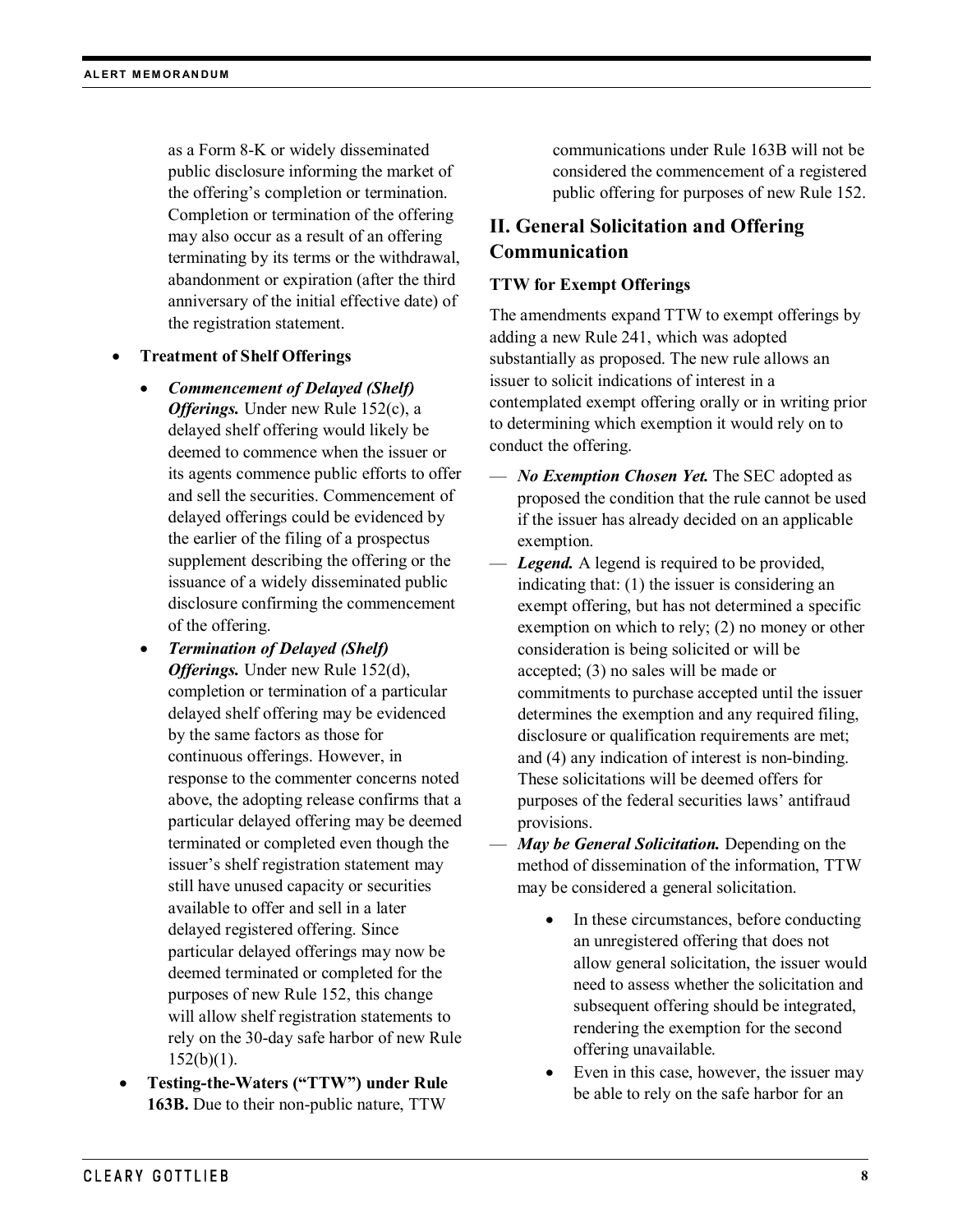offering that does not permit general solicitation if the issuer waits 30 days following termination of the TTW activity before commencing the private offering. The issuer would still need to ensure that offerees contacted in the private offering were either not solicited by means of the general solicitation or that it had established a substantive relationship with such offerees prior to the commencement of such offering. As discussed above, an issuer cannot identify investors through TTW that constitutes general solicitation and then sell to those investors in a subsequent exempt offering not permitting general solicitation.

- The SEC stated in the adopting release an issuer may reasonably conclude on its own, depending on the facts and circumstances, that TTW activity limited to QIBs and IAIs would not constitute general solicitation. This supports what is likely to be the best practical approach to TTW in the exempt offering context, which is *not* to rely on Rule 241 in light of its burdensome conditions, and instead conduct TTW in a manner that does not constitute general solicitation.
- *TTW Materials to Non-AIs.* If the issuer sells securities under Rule 506(b) within 30 days of the generic solicitation to any purchaser that is not an AI, the issuer will be required to provide the purchaser with any written TTW materials a reasonable time before the sale. This requirement will apply whether or not the issuer engaged in general solicitation through its communications under new Rule 241 and whether or not the

generic solicitation is subject to integration with the Rule 506(b) offering.

— *No Blue Sky Preemption.* Rule 241 also does not preempt state "blue sky" laws. This is consistent with the approach taken for Regulation A Tier 1 offerings, where concerns were raised by state regulators about TTW provisions in that context. The SEC noted that in light of the novel nature of this new exemption and the concerns for potential misuse, it believes that a more measured approach of not providing preemption is warranted at this time.

## **Demo Days and Similar Events**

The amendments add Rule 148 under the Securities Act, which provides that certain "demo day" communications will not be deemed general solicitation. The rule applies to communications made in connection with a seminar or meeting in which more than one issuer participates that is sponsored by an institution of higher education, state or local government or instrumentality thereof, nonprofit organization, or angel investor group, incubator, or accelerator, provided that advertising for the event does not reference any specific offering and information communicated or distributed in connection with the event regarding any offering is limited to a notification that an offering is being planned, the type and amount of securities being offered, the intended use of proceeds and the unsubscribed amount in an offering.<sup>[15](#page-8-0)</sup>

Additionally, for communications at a demo day to be covered, the sponsor is prohibited from:

- making investment recommendations or providing investment advice to attendees;
- engaging in any investment negotiations between the issuer and investors attending the event;

one issuer, characterized as a "demo day"); (ii) the addition of state governments, as well as instrumentalities of state and local governments, to the list of eligible sponsors; and (iii) allowing issuers to include in the notification the unsubscribed amount in an offering.

<span id="page-8-0"></span><sup>&</sup>lt;sup>15</sup> Although Rule 148 was adopted substantially as proposed, several changes were made in response to comments received. The changes from the proposed rules include: (i) the requirement that more than one issuer participate in the demo day (a change made to prevent events that are essentially a sales pitch for the securities of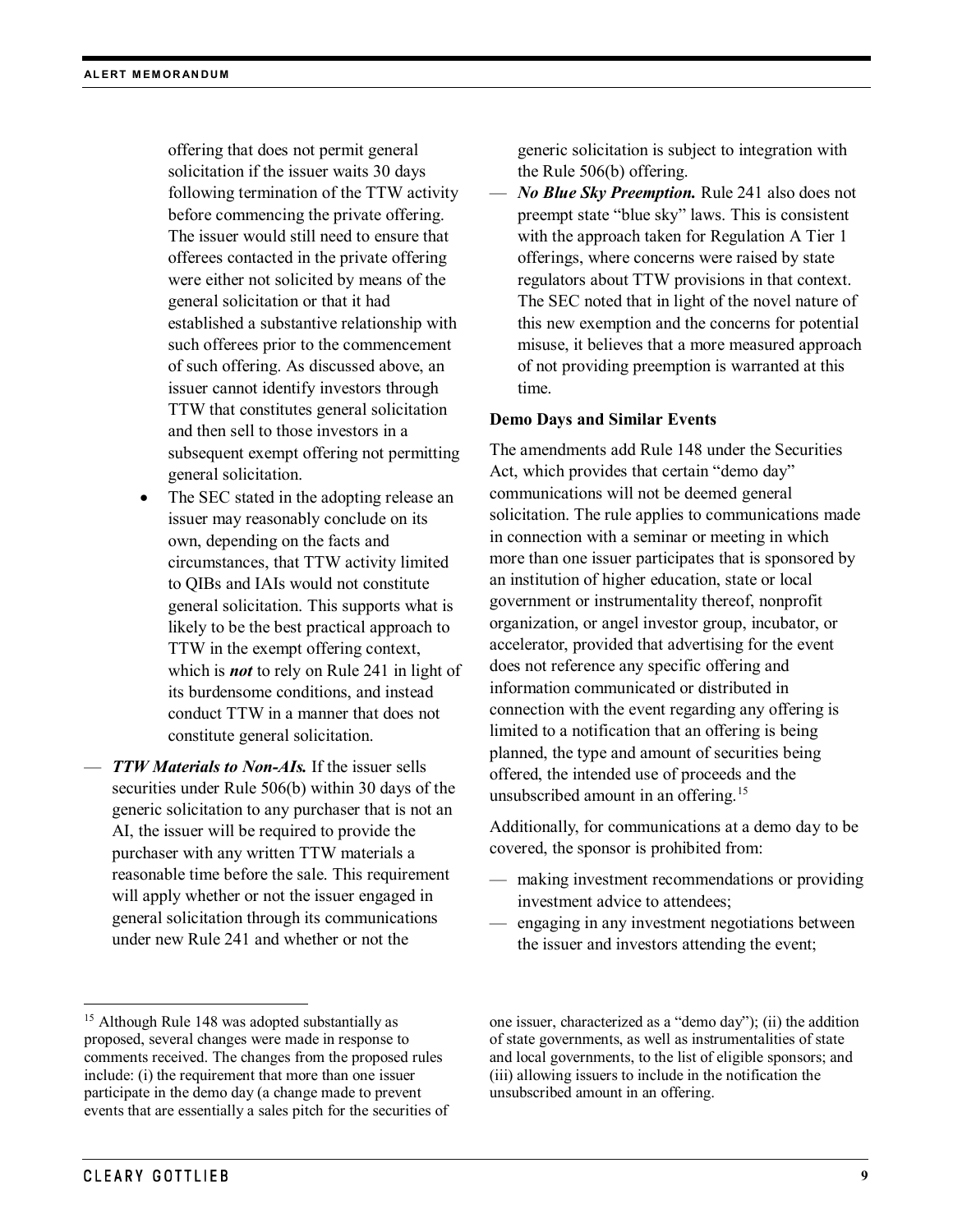- charging attendees any fees, other than reasonable administrative fees; and
- receiving any compensation for making introductions or investment negotiations, or any other activity that would require registration as a broker or dealer under the Exchange Act or as an investment adviser under the Advisers Act.

Finally, the SEC revised the proposed rules to place certain additional restrictions on online participation if the event allows attendees to participate virtually, citing concern that these events may allow broad offering-related communications to non-accredited investors. Under the amendments, online participation must be limited to:

- individuals who are members of, or otherwise associated with, the sponsor organization;
- individuals who the sponsor reasonably believes are AIs; or
- individuals who have been invited to the event by the sponsor based on industry or investmentrelated experience reasonably selected by the sponsor in good faith and disclosed in the public communications about the event.

# **III. Rule 506(c) Verification Requirements**

Rule 506(c) allows general solicitation so long as the issuer takes "reasonable steps to verify" (RSTV) purchasers' AI status. Although the rule's verification methods are non-exclusive, the adopting release recognizes that the rule may be encouraging market participants to treat them as exclusive, and that some market participants have viewed the methods as onerous. In response, the SEC added a new item to the non-exclusive list: an issuer can establish that an investor as to whom the issuer previously used RSTV to verify AI status remains an AI at the time of a subsequent sale if the investor provides a written representation to that effect and the issuer is not aware of information to the contrary. In a change from the proposed rules, in response to commenter concerns, the SEC added a five-year time limit for reliance on a prior verification.

The adopting release also reaffirmed the SEC's guidance, discussed and updated in the proposing release, on the principles-based method of verification. The SEC noted that it continues to believe the following factors are among those that should be considered:

- *Nature of the Purchaser.* The nature of the purchaser and the type of AI that the purchaser claims to be.
- *Amount and Type of Information.* The amount and type of information that the issuer has about the purchaser.
- *Nature of the Offering.* The nature of the offering, such as the manner in which the purchaser was solicited to participate in the offering, and the terms of the offering, such as a minimum investment amount.

The SEC acknowledged comments suggesting various other verification methods but declined to expand the list, citing a concern that a significant expansion of the list could further undermine the use of the principlesbased method of verification. The SEC further reiterated that issuers are not required to use any of the methods set forth in the non-exclusive list and can apply the reasonableness standard directly to the specific facts and circumstances presented by the offering and investors in question.

The SEC also reiterated its view that there may be circumstances where the RSTV determination may not be substantially different from an issuer's development of a "reasonable belief" for Rule 506(b) purposes. For example, an issuer's receipt of a representation from an investor as to its AI status could meet the "reasonable steps" requirement if the issuer reasonably takes into consideration a prior substantive relationship with the investor or other facts that make apparent the accredited status of the investor. However, the SEC also reiterated that requiring an investor to simply check a box in a questionnaire would not be sufficient unless the issuer or its agent has additional relevant information indicating accredited investor status.

## **IV. SEC Views**

The SEC was again divided on whether to adopt the amendments, as it has been in most of its significant recent rulemaking, including the changes to the AI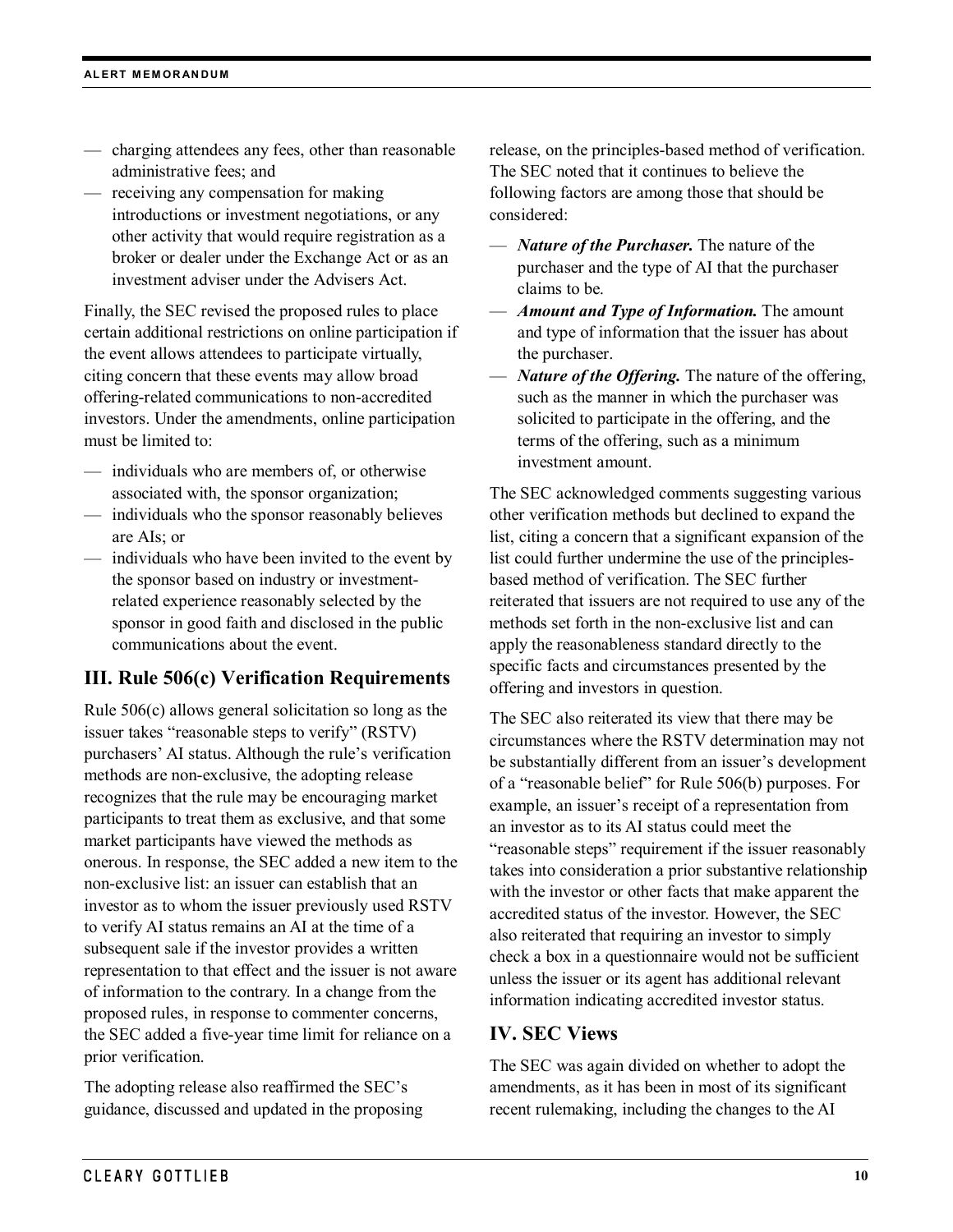definition. Chairman Clayton emphasized how an overhaul of the exempt offering framework was long overdue, and praised the SEC's recommendation as being remarkable in its scope, efficiency and importance. Commissioner Peirce expressed a preference for additional relaxation of the restrictions, such as elimination of the cap on the number of non-AI purchasers permitted in all Rule 506(b) offerings within a 90-day period, broadening the scope of information that may be communicated in "demo days" and removal of the five-year time limit on the ability of issuers to rely on a prior verification of AI status. Commissioner Roisman, while supporting the amendments, noted that the SEC should see how market participants respond and where further changes or refinements might be helpful.

Commissioners Lee and Crenshaw dissented, delivering statements that focused on the lack of protection for retail investors and the absence of meaningful analysis on the consequences of the shift of capital to the private market in recent years. The two Democratic Commissioners also disagreed with the majority's view that the amendments would enhance investor opportunity, disputing the characterization that retail investors would find better opportunities in the private markets. Commissioner Lee also objected to new Rule 152's general framework of integration, arguing that the new rule, by eliminating any real analysis of whether separate offerings should be considered functionally the same, threatens to effectively nullify the integration doctrine.

## **V. Confidential Information Standard**

In addition to amendments pertaining to the exempt offering framework, the SEC also amended Items  $601(b)(2)$  and  $(b)(10)$  of Regulation S-K to (i) remove the requirement that information redacted from material contracts filed with the SEC must be likely to cause competitive harm to the registrant if publicly disclosed and (ii) replace it with a standard that permits registrants to redact information if it is the type of information that the registrant both customarily and actually treats as private and confidential. The requirement that the redacted information also must not be material is retained. These amendments bring the standard for redaction under Items 601(b)(2) and (b)(10) in line with the definition of "confidential" under Exemption 4 of the Freedom of Information Act established by the Supreme Court in *Food Marketing Institute v. Argus Leader Media*[16](#page-10-0) and will eliminate potential confusion created by a disconnect between the standard to redact information in reliance on Item  $601(b)(2)$  or  $(b)(10)$  and to request confidential treatment under Rule 24b-2 under the Exchange Act and Rule 406 under the Securities Act.

…

## CLEARY GOTTLIEB

<span id="page-10-0"></span> <sup>16</sup> *Food Marketing Institute v. Argus Leader Media*, 139 S.Ct. 2356 (2019).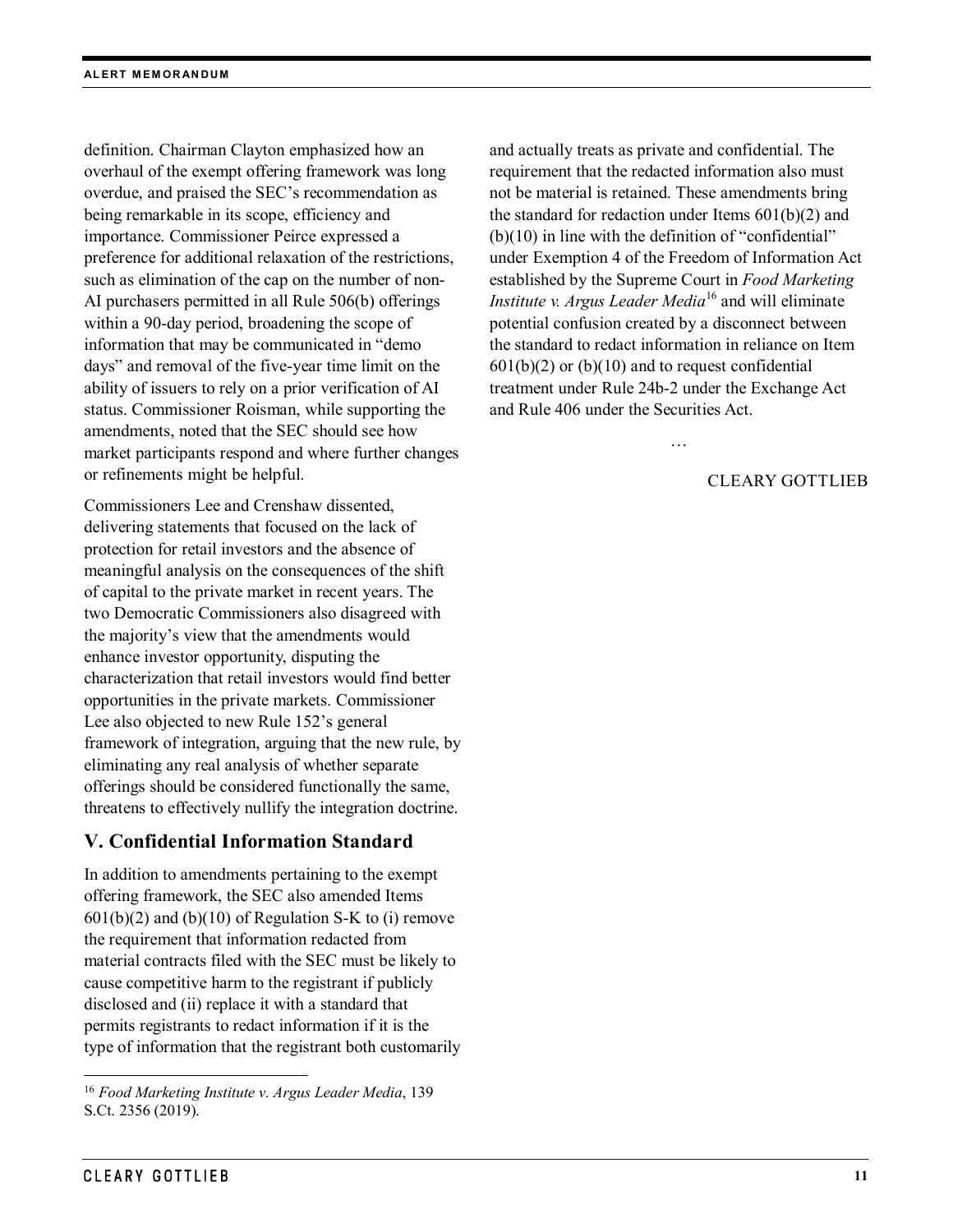| <b>Type of Offering</b>          | <b>Offering</b><br>Limit<br>within 12-<br>month<br>Period | General<br>Solicitation                                                                     | <b>Issuer</b><br><b>Requirements</b>                                                                                                                                                                                                                   | <b>Investor</b><br><b>Requirements</b>                                                                                                                                                                                | <b>SEC Filing or</b><br><b>Disclosure</b><br><b>Requirements</b>                                                                         | <b>Restrictions</b><br>on Resale | Preemption<br>of State<br>Registration<br>and<br>Qualification |
|----------------------------------|-----------------------------------------------------------|---------------------------------------------------------------------------------------------|--------------------------------------------------------------------------------------------------------------------------------------------------------------------------------------------------------------------------------------------------------|-----------------------------------------------------------------------------------------------------------------------------------------------------------------------------------------------------------------------|------------------------------------------------------------------------------------------------------------------------------------------|----------------------------------|----------------------------------------------------------------|
| Section $4(a)(2)$                | None                                                      | No                                                                                          | None                                                                                                                                                                                                                                                   | Transactions by<br>an issuer not<br>involving any<br>public offering.<br>See SEC v.<br>Ralston Purina<br>Co.                                                                                                          | None                                                                                                                                     | Yes.<br>Restricted<br>securities | No                                                             |
| Rule $506(b)$ of<br>Regulation D | None                                                      | No                                                                                          | "Bad actor"<br>disqualifications<br>apply                                                                                                                                                                                                              | Unlimited<br>accredited<br>investors<br>Up to $35$<br>sophisticated but<br>non-accredited<br>investors in a 90<br>day period                                                                                          | Form D<br>Aligned<br>disclosure<br>requirements<br>for non-<br>accredited<br>investors with<br>Regulation A<br>offerings                 | Yes.<br>Restricted<br>securities | Yes                                                            |
| Rule $506(c)$ of<br>Regulation D | None                                                      | Yes                                                                                         | "Bad actor"<br>disqualifications<br>apply                                                                                                                                                                                                              | Unlimited<br>accredited<br>investors<br>Issuer must take<br>reasonable steps<br>to verify that all<br>purchasers are<br>accredited<br>investors                                                                       | Form D                                                                                                                                   | Yes.<br>Restricted<br>securities | Yes                                                            |
| Regulation A: Tier 1             | \$20<br>million                                           | Permitted;<br>before<br>qualification,<br>testing-the-<br>waters<br>permitted<br>before and | U.S. or Canadian<br>issuers<br>Excludes blank<br>check<br>companies,*<br>registered<br>investment                                                                                                                                                      | None                                                                                                                                                                                                                  | Form 1-A,<br>including two<br>years of<br>financial<br>statements<br>Exit report                                                         | No                               | No                                                             |
| Regulation A: Tier 2             | \$75<br>million                                           | after the<br>offering<br>statement is<br>filed                                              | companies,<br>business<br>development<br>companies,<br>issuers of certain<br>securities, certain<br>issuers subject to<br>a Section 12(j)<br>order, and<br>Regulation A<br>and reporting<br>issuers that have<br>not filed certain<br>required reports | Non-accredited<br>investors are<br>subject to<br>investment limits<br>based on the<br>greater of annual<br>income and net<br>worth, unless<br>securities will be<br>listed on a<br>national<br>securities<br>exchange | Form 1-A,<br>including two<br>years of<br>audited<br>financial<br>statements<br>Annual, semi-<br>annual,<br>current, and<br>exit reports | No                               | Yes                                                            |

**ANNEX A – Overview of Amended Capital-Raising Exemptions[17](#page-11-0)**

<span id="page-11-0"></span><sup>&</sup>lt;sup>17</sup> Overview is copied from the adopting release for reference.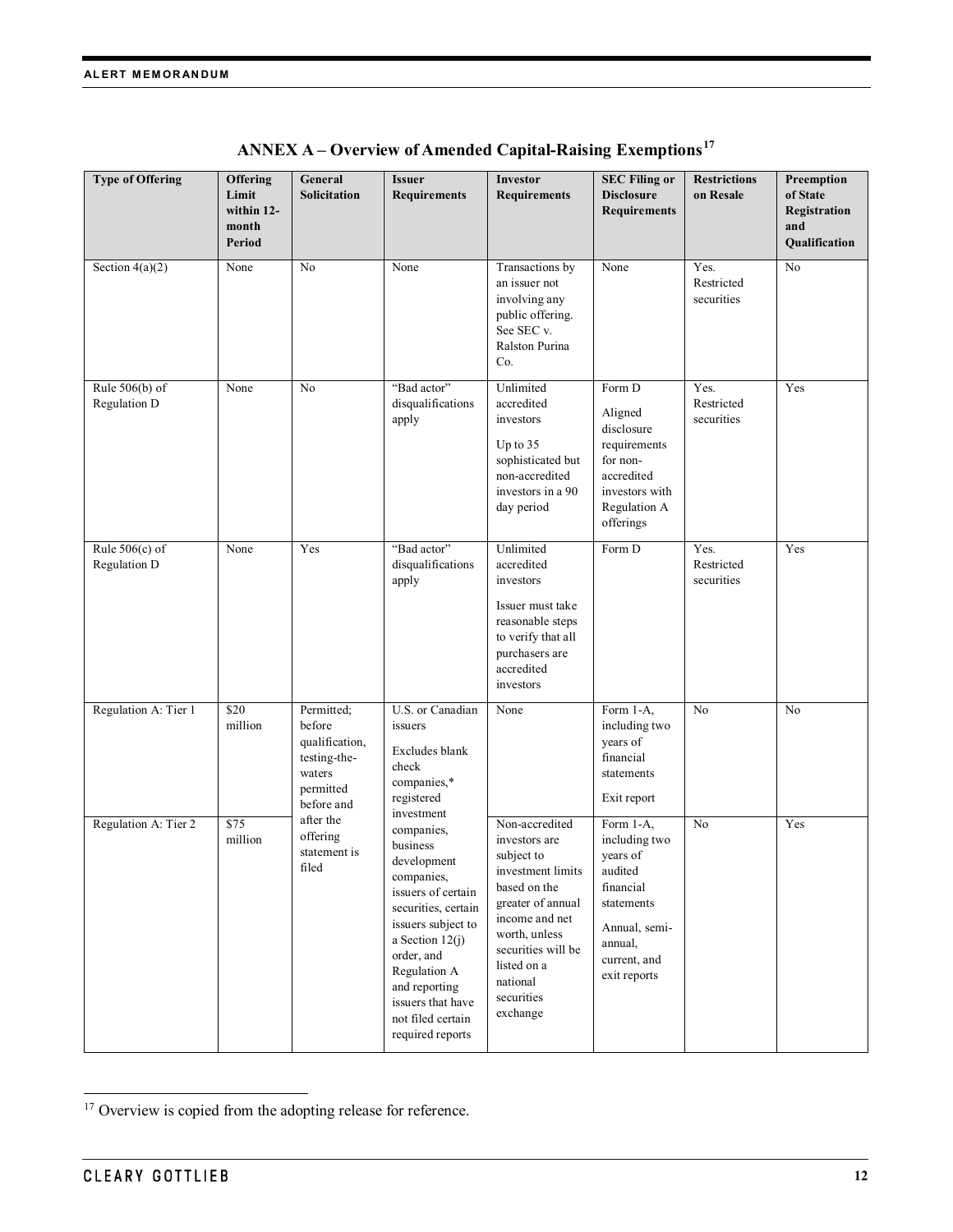#### **ALERT MEMORANDUM**

| <b>Type of Offering</b>                          | <b>Offering</b><br>Limit<br>within 12-<br>month<br>Period                                              | General<br>Solicitation                                                                                                                                                                                                                             | <b>Issuer</b><br><b>Requirements</b>                                                                                                                                               | Investor<br><b>Requirements</b>                                                                                                                                                              | <b>SEC Filing or</b><br><b>Disclosure</b><br><b>Requirements</b>                                                                                                   | <b>Restrictions</b><br>on Resale                                          | Preemption<br>of State<br>Registration<br>and<br>Qualification |
|--------------------------------------------------|--------------------------------------------------------------------------------------------------------|-----------------------------------------------------------------------------------------------------------------------------------------------------------------------------------------------------------------------------------------------------|------------------------------------------------------------------------------------------------------------------------------------------------------------------------------------|----------------------------------------------------------------------------------------------------------------------------------------------------------------------------------------------|--------------------------------------------------------------------------------------------------------------------------------------------------------------------|---------------------------------------------------------------------------|----------------------------------------------------------------|
|                                                  |                                                                                                        |                                                                                                                                                                                                                                                     | "Bad actor"<br>disqualifications<br>apply<br>No asset-backed<br>securities                                                                                                         |                                                                                                                                                                                              |                                                                                                                                                                    |                                                                           |                                                                |
| Rule 504 of<br>Regulation D                      | \$10<br>million                                                                                        | Permitted in<br>limited<br>circumstances                                                                                                                                                                                                            | Excludes blank<br>check<br>companies,<br>Exchange Act<br>reporting<br>companies, and<br>investment<br>companies<br>"Bad actor"<br>disqualifications<br>apply                       | None                                                                                                                                                                                         | Form D                                                                                                                                                             | Yes.<br>Restricted<br>securities<br>except in<br>limited<br>circumstances | No                                                             |
| Regulation<br>Crowdfunding;<br>Section $4(a)(6)$ | \$5 million                                                                                            | Testing the<br>waters<br>permitted<br>before Form C<br>is filed<br>Permitted with<br>limits on<br>advertising<br>after Form C<br>is filed<br>Offering must<br>be conducted<br>on an internet<br>platform<br>through a<br>registered<br>intermediary | Excludes non-<br>U.S. issuers,<br>blank check<br>companies,<br>Exchange Act<br>reporting<br>companies, and<br>investment<br>companies<br>"Bad actor"<br>disqualifications<br>apply | No investment<br>limits for<br>accredited<br>investors<br>Non-accredited<br>investors are<br>subject to<br>investment limits<br>based on the<br>greater of annual<br>income and net<br>worth | Form C,<br>including two<br>years of<br>financial<br>statements that<br>are certified,<br>reviewed or<br>audited, as<br>required<br>Progress and<br>annual reports | 12-month<br>resale<br>limitations                                         | Yes                                                            |
| Intrastate:<br>Section $3(a)(11)$                | No federal<br>limit<br>(generally,<br>individual<br>state limits<br>between \$1<br>and \$5<br>million) | Offerees must<br>be in-state<br>residents.                                                                                                                                                                                                          | In-state residents<br>"doing business"<br>and incorporated<br>in-state; excludes<br>registered<br>investment<br>companies                                                          | Offerees and<br>purchasers must<br>be in-state<br>residents                                                                                                                                  | None                                                                                                                                                               | Securities<br>must come to<br>rest with in-<br>state residents            | No                                                             |
| Intrastate: Rule 147                             | No federal<br>limit<br>(generally,<br>individual<br>state limits<br>between \$1<br>and \$5<br>million) | Offerees must<br>be in-state<br>residents.                                                                                                                                                                                                          | In-state residents<br>"doing business"<br>and incorporated<br>in-state; excludes<br>registered<br>investment<br>companies                                                          | Offerees and<br>purchasers must<br>be in-state<br>residents                                                                                                                                  | None                                                                                                                                                               | Yes. Resales<br>must be within<br>state for six<br>months                 | N <sub>o</sub>                                                 |